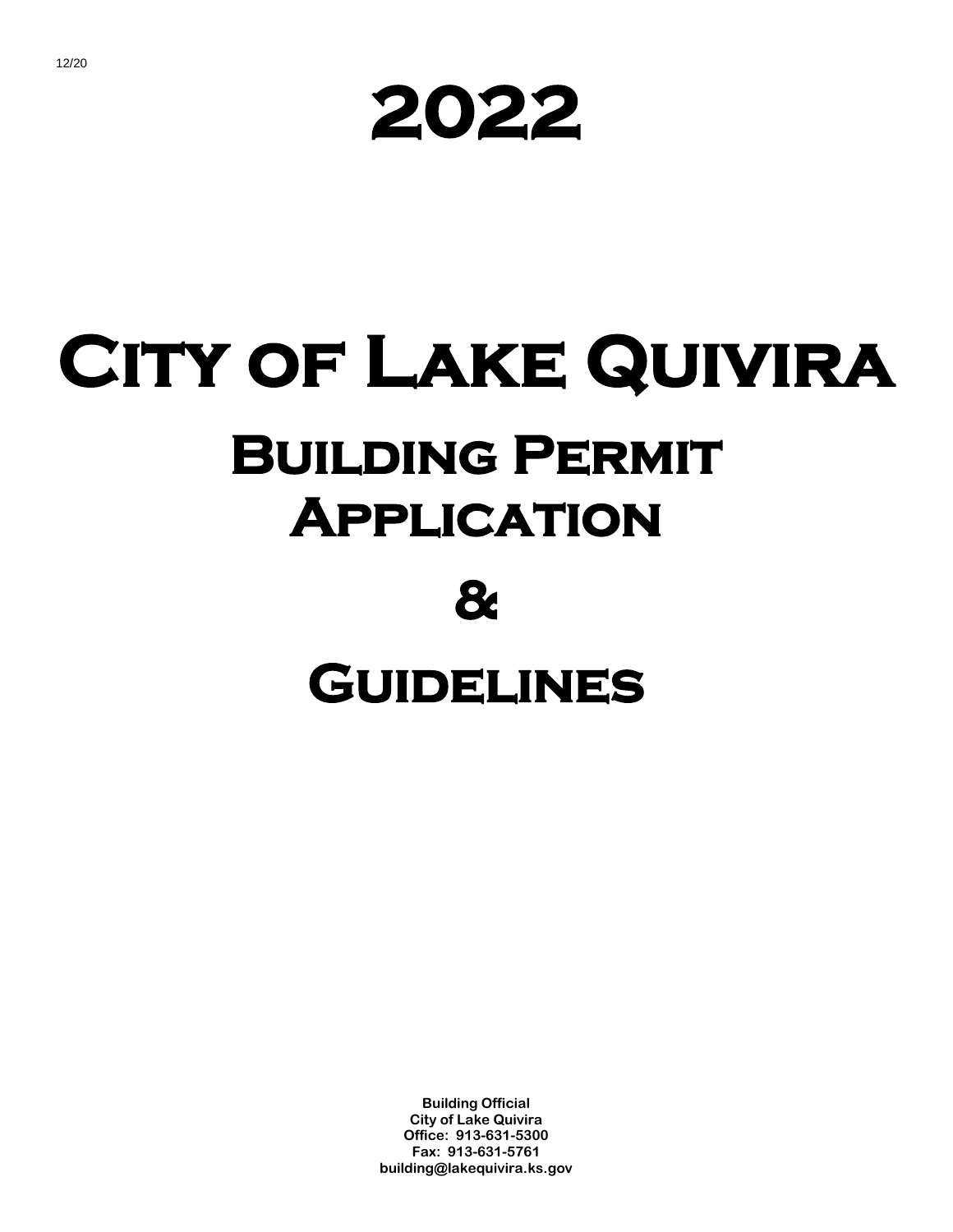### **BUILDING PERMIT APPLICATION GUIDELINES FOR CONSTRUCTION OR REMODELING WITHIN THE CITY LIMITS OF THE CITY OF LAKE QUIVIRA, KANSAS**

No work on any structure or fence and no site clearing or grading is to commence until a Building Permit has been issued. Building Permits will be issued for a period not to exceed 12 months.

The property owner is responsible for the cost of any damage to roads, sewer lines, water lines, or other property resulting from owner's construction work, including damage caused by vehicles and equipment going to and from the project site. All job sites must be kept safe as required by the Building Official.

The property owner will be responsible for clearing all trash and debris from the construction site and surrounding area.

Any general contractor (and appropriate sub contractors, Plumbing, Electrical, HVAC) must have a valid Class A, B, or C Johnson County Contractors License (JCCL) on file to work within Lake Quivira. If a resident is acting as their own general contractor, they must have a Johnson County Contractors License or provide proof the sub-contractors have a valid JCCL appropriate for the trade of work being provided.

**A Completed Building Permit Application –** submit electronically to building@lakequivira.ks.gov

**A Site Plan** showing: **–** submit electronically to building@lakequivira.ks.gov

Proposed and existing structure(s), including the location of adjacent residences, front, side and rear yard setback dimensions, existing and finish grades, drainage and culverts, retaining walls, drive and walkway locations and materials, drive gradient, utilities, exterior lighting, and landscaping including any existing large trees to be removed.

**Full Sets of DIGITAL Plans** emailed to building@lakequivira.ks.gov with an architect or structural engineer's (registered in the State of Kansas) seal on each sheet. The plans should include:

Floor plan (including foundation) with square footage indicated

Construction details with structural members, including joists and rafters, size of all footings and reinforcing steel indicated

Typical wall sections

Exterior elevations for all sides of the structure showing finish grade and noting all materials and finishes

Provide Storm Water Run Off and an Erosion & Sediment Control Plans. (New Construction and Additions).

**A Topographical Survey** is required for all new construction as well as additions affecting the perimeter lines of an existing structure. Quivira, Inc. may also require a topographic survey for any other project where impact on storm drainage is a concern. The topographical survey shall show grading and trees which will be removed or added.

**Photographs** of existing structure and/or site conditions submitted electronically via email or media device.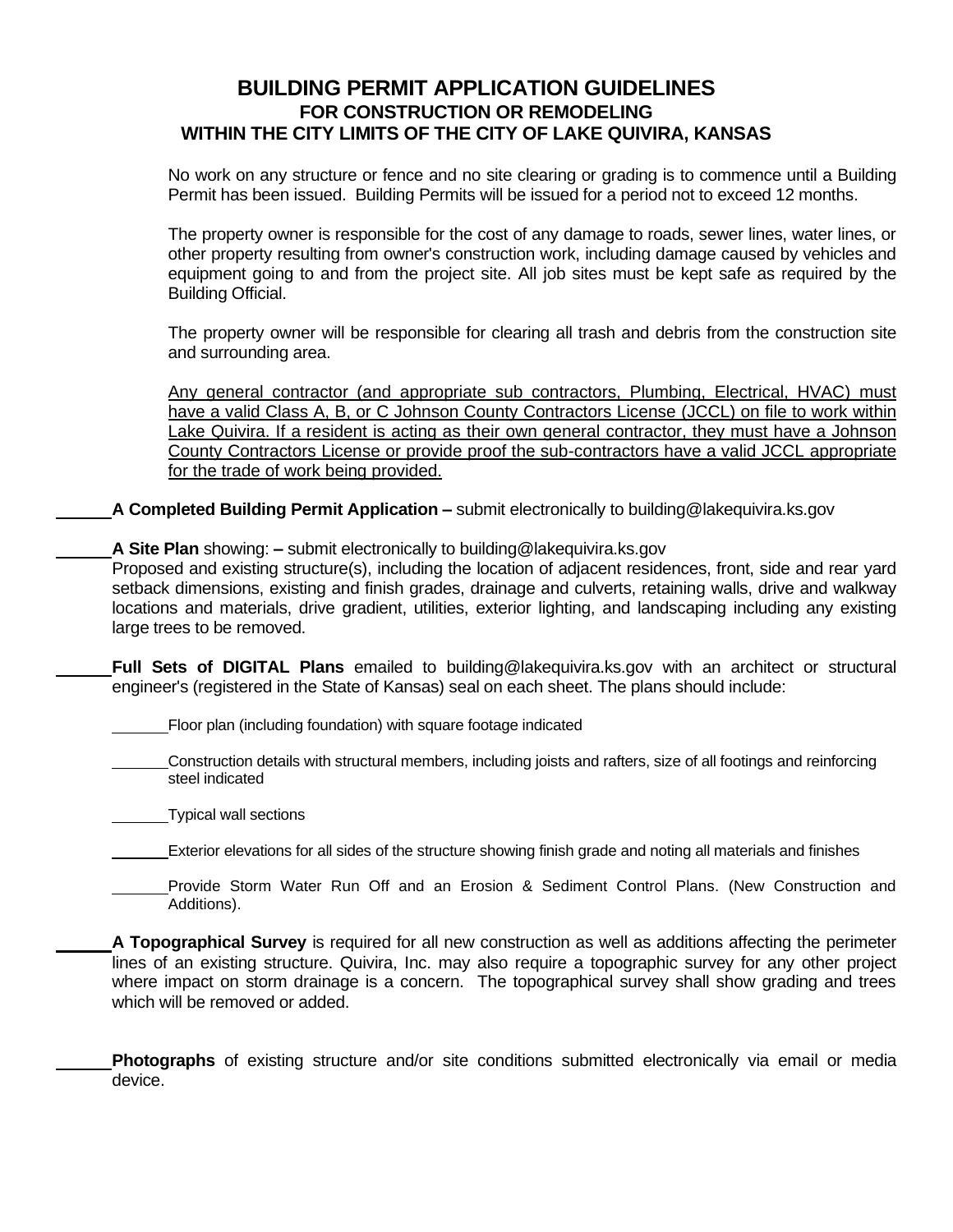#### **CITY OF LAKE QUIVIRA:**

The Planning Commission of the City of Lake Quivira will consider plans submitted a minimum of **four weeks in advance** of the regularly scheduled meeting that falls on the second Tuesday of each month at 6:00 P.M. The applicant, architects, engineers and contractors are to adhere to the codes and regulations specified in the 2018 version of the Uniform Building Code (UBC) and related construction codes. The City of Lake Quivira requires compliance with zoning regulations as outlined in the City of Lake Quivira Zoning and Subdivision Regulations that includes the following:

RESIDENTIAL CONSTRUCTION: District Regulations listed below are for R-1 R-2 & R-3 zoning districts only. Please contact the building office for regulations if you have other than a R-1 R-2 or R-3 designation.

Maximum building height: R-1, R-2, & R-3 = 35'

The vertical distance from the lowest visible point on the existing or new structure to the highest point on the roof, excluding chimneys.

Minimum front yard setback:  $R - 1 = 40$ ',  $R - 2 = 40$ ', &  $R - 3 = 40$ ' The distance between any front lot line and the front perimeter of any structure. Lots with more than one front lot line, such as corner lots, shall have a front yard setback for each front lot line

Minimum side yard setback – R-1 A total (for both sides) of 25% of the lot width but not less than 7'(per side). The distance between any side lot line and the side perimeter of any structure.  $R-2$ ,  $R-3 = A$  total (for both sides) of 25% of the lot width but not less than 18'(per side). The distance between any side lot line and the side perimeter of any structure.

Minimum rear yard setback - R-1=25', R-2, & R-3 =  $30'$ The distance between any rear lot line and the rear perimeter of any structure

Lot coverage – R-1 =  $30\%$  / R-2 =  $25\%$  / R-3 =  $20\%$ 

That portion of the lot area covered by structures, including but not limited to accessory structures such as porches, patios, decks, pools and tennis courts, but not including driveways, sidewalks, and parking areas. (Measurements are from the soffit/overhang etc and not the foundation "footprint".)

Parking provisions for 4 automobiles off the street

If the building cannot meet the zoning regulations as specified in the City of Lake Quivira Zoning and Subdivisions, the applicant may apply for a variance before the Board of Zoning Appeals. Please refer to the BZA packet for instructions and an application form. The variance applies only to provisions such as setbacks, height regulations, parking, etc. The Board of Zoning Appeals may not grant a variance that would permit a use that is not allowed in that zoning district.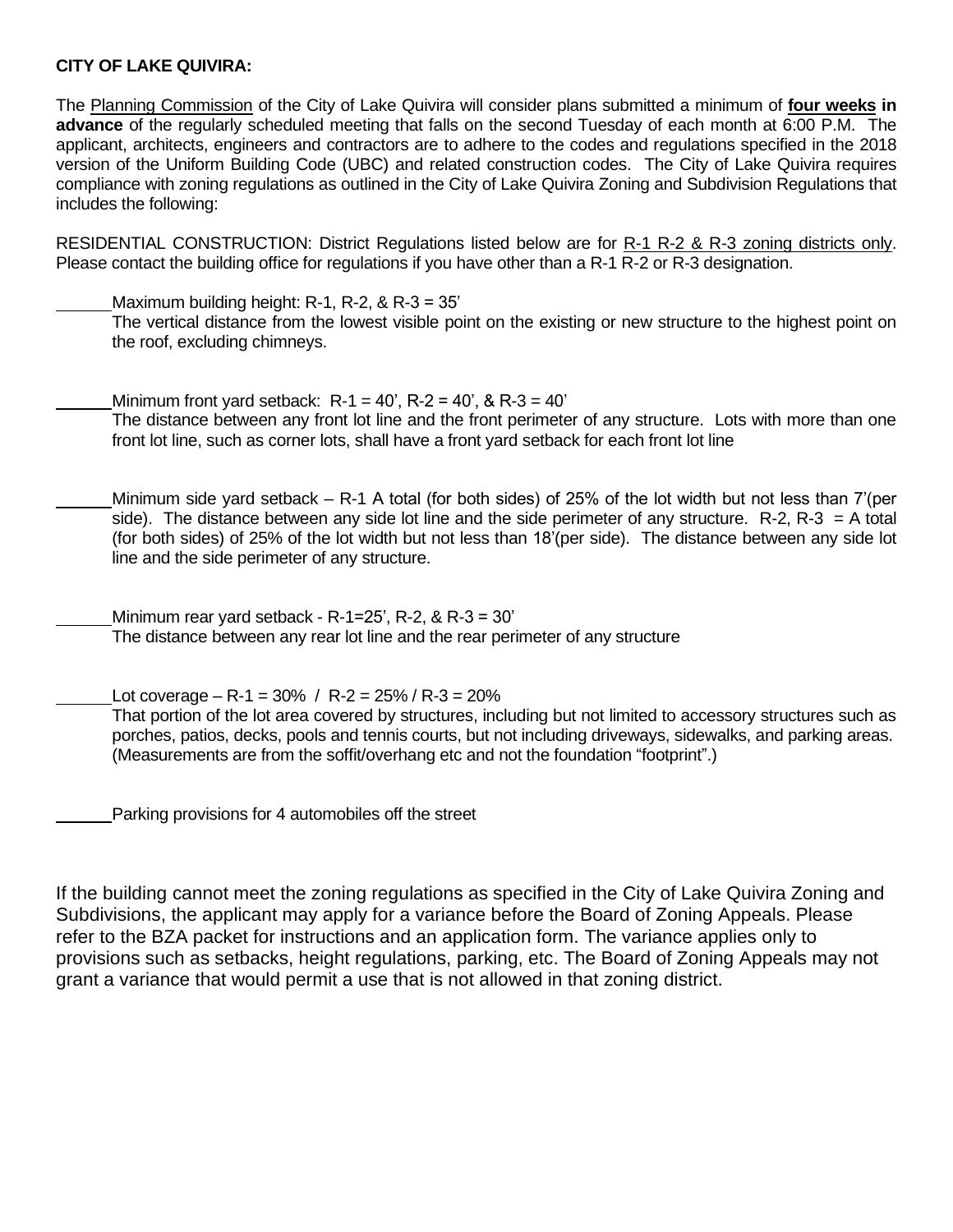#### **FENCES:**

No fence shall be constructed which will materially damage the adjacent property by obstructing the view, shutting out sunlight or hindering ventilation.

Maximum height - 6 feet

Location - No fence shall be constructed within any front yard setback; however, fences may be constructed in any side or rear yard.

Materials - Fences shall be constructed of wood, wrought iron or masonry. Materials with posts and other structural details must be located "inside" the fence, where possible. Chain-link or other similar materials shall be permitted only where there is a clearly demonstrated need or where any negative visual impact is minimal.

Note: Should the specifications for the applicant's proposed structure fail to conform to the City of Lake Quivira Zoning and Subdivision Regulations, an Application for a Variance Request should be submitted to the Board of Zoning Appeals.

Applications for building permits shall be filed with the City Clerk upon forms prescribed and shall be accompanied by the legal description of the lot, tract or parcel of land, together with a general description of the building or structure to be constructed, erected or altered thereon including the size and shape, square foot area, principal materials of construction, location of the building or structure upon the lot, tract or parcel, the estimated construction cost, and the intended use. Drawings, plans, descriptions or other information shall be submitted with the building permit application as may be required by the City. For new construction or additions affecting the perimeter lines or roofline of an existing structure, the application materials must include the following:

- 1. Building plans must bear the seal of a registered architect or engineer. Plans shall include floor plans including foundation; exterior elevations showing finish grade at the front of the building and noting materials and finishes; typical wall sections; and, structural plans showing all structural members including joists and rafters, size of all footings and reinforcing steel, and details of all construction unique to the building industry.
- 2. The lot, tract or parcel of land must be surveyed by an engineer or land surveyor licensed in the State of Kansas, giving the legal description, boundary survey and topography of the property. The survey should also identify existing easements on the property. Permanent iron pins set in concrete are to be placed at all corners.
- 3. Site Plan showing the location of existing and proposed structures, front, side and rear setback lines, drive and walk locations, and location of adjacent residences. The Site Plan must also show the existing grade and topography, and the proposed finished grade and final contour elevation at a contour interval of not more than two (2) feet on USGS datum, and shall also include retaining walls, driveway gradient, and drainage culverts.
- 4. Erosion and Sediment Control Plan showing on the Site Plan the location and type of control measures to be maintained during the construction to prevent runoff of silt, mud, gravel or other debris from the construction site.

**Drainage, Erosion and Sediment Control** (as outlined in the City of Lake Quivira Zoning and Subdivision Regulations) Erosion and sediment control measures are required for any building, landscaping or other construction activity which requires grading, excavation, filling, or other land disturbance. Effective control measures to protect adjoining property and street right-of-way from runoff of sediment or debris shall be in place prior to any land disturbance and shall be maintained until vegetative cover is re-established at the site. Permanent grass or other vegetative cover must be established at a sufficient density to provide erosion control at the site as soon as practicable following completion of construction or grading activity.

A. Building permit applications for new construction or additions which affect the perimeter of an existing structure must include an Erosion and Sediment Control Plan showing on the Site Plan the location and description of control measures to be maintained during the construction. Effective control devices include filter barriers, e.g., silt fences, straw bales or equivalent measures on small areas; for disturbed areas draining more than one (1) acre a sediment trap, sediment basin or equivalent control measure may be required.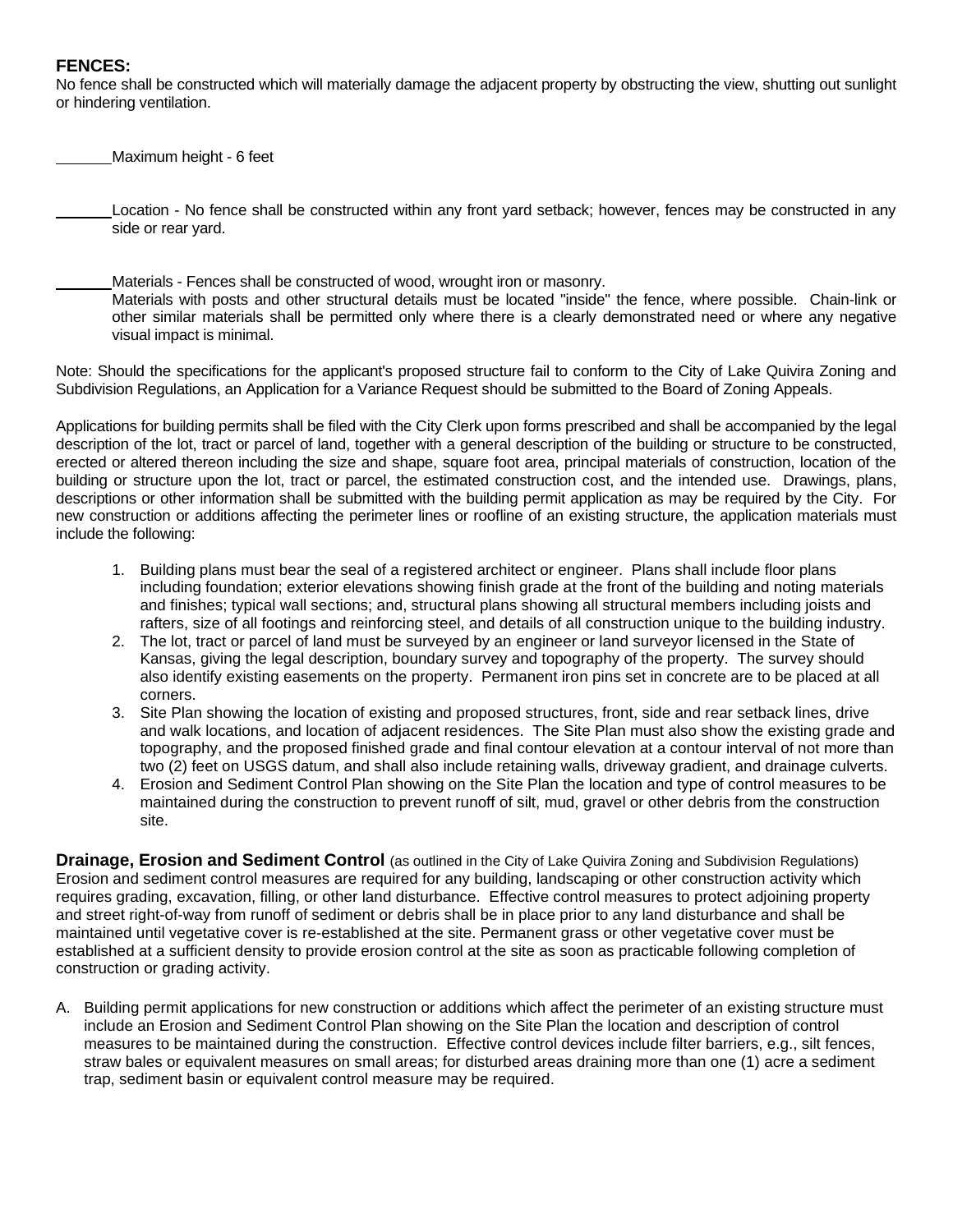- B. Each and every time that an erosion control device is breached for construction purposes, deliveries, by natural forces, etc., the property owner and contractor will be responsible to adequately restore the breached area before the end of that workday.
- C. A temporary access path of rock or gravel shall be provided for all construction sites to prevent curb damage and to minimize tracking of mud and debris onto streets or adjoining properties. Any sediment tracked or deposited on a street shall be removed by shoveling or street cleaning before the end of each workday.
- D. Provisions shall be made in the finished grade to protect adjoining property from accelerated and increased surface water drainage, silt from erosion, and any other negative drainage consequences that result from the construction. Drainage ways should be designed so that their final gradients and the resultant velocities and rates of discharge will not create additional erosion onsite or downstream.
- E. Inspection and Remedy. If a property owner or contractor fails to install or maintain effective erosion control measures, the City shall notify the responsible party to correct the deficiencies. If the City is unable to contact the responsible party, or corrective measures are not completed within 24 hours of notification, the City may proceed to install the appropriate control measures. The cost for any work performed by the City hereunder shall be assessed against the performance bond as provided in the City of Lake Quivira Zoning and Subdivision Regulations.
- F. Penalty. Failure to conform to the foregoing regulations may result in a penalty as provided in the City of Lake Quivira Zoning and Subdivision Regulations.
- G. Projects that involve one or more acres must be covered by a KDHE stormwater construction general permit S-MCST-0312-1. Visit<http://www.kdheks.gov/stormwater> or call 785-296-5545

#### **Performance Guarantee**

A Performance Guarantee of (\$\_\_\_\_\_\_) in the form of a certified check payable to the City of Lake Quivira shall be submitted to the City Clerk prior to the issuance of a building permit. Said Performance Guarantee will be approved by the Building Official or his/her representative, and predicated and guaranteed upon the fact that the permit applicant shall be and is in fact a guarantee by the permitee that the streets and right-of-way in the area that they are working in shall remain free and clear of dirt, mud, gravel and other debris; that proper erosion and sediment control devices will be installed and maintained during the project and until sufficient ground cover is established to prevent erosion; and that any damage to public or private property, streets, drainage structures, or right-of way caused by equipment or construction activity shall be repaired to the satisfaction of the City as determined by the Building Official or his/her representative. If upon inspection, at any time during the construction period, the Building Official or his/her authorized representative determines that: 1.) the affected area is not properly free and clear of said mud, debris, or trash. 2.) effective erosion control devices are not properly installed or maintained, or 3.) that damage has occurred to public or private property, streets, drainage structures, or other right-of-way improvements as a result of construction activities, then that Official shall provide written notice of same to the permitee. Upon receipt of such notification, the permitee shall be allowed a period of four (4) hours to clean up mud and debris on the streets and right-of-way; a period of 48 hours to install or repair erosion control devices; and/or a period of ten (10) days to repair damage to streets, drainage structures or other right-ofway improvements. If the permitee fails to adequately remedy all defects within the affected area, then the Building Official or his/her authorized representative may direct the City to perform such duties as are necessary to remedy the situation and assess all costs against the Performance Guarantee previously posted by the permittee.

The Building Official may waive the requirement for a Performance Guarantee for minor projects which do not involve excavation, grading, filling, or other construction activity which may create the conditions the Performance Guarantee is intended to ensure against.

The City Clerk shall be responsible to prepare a statement covering the cost of any repairs or clean up the City would be required to make under this Section. The permitee will be notified of the cost incurred by the City in cleaning the streets, installing erosion control devices, and/or repairing damage to streets, drainage structures or other right-of-way improvements. The certified check, or the remaining balance if costs were incurred by the City, will be returned to the Permitee at completion of the project. If the costs incurred by the City exceed the amount of the Performance Guarantee the property owner will be required to remit the balance due within ten (10) days of written notice. A Certificate of Occupancy will not be issued until these conditions are fully satisfied.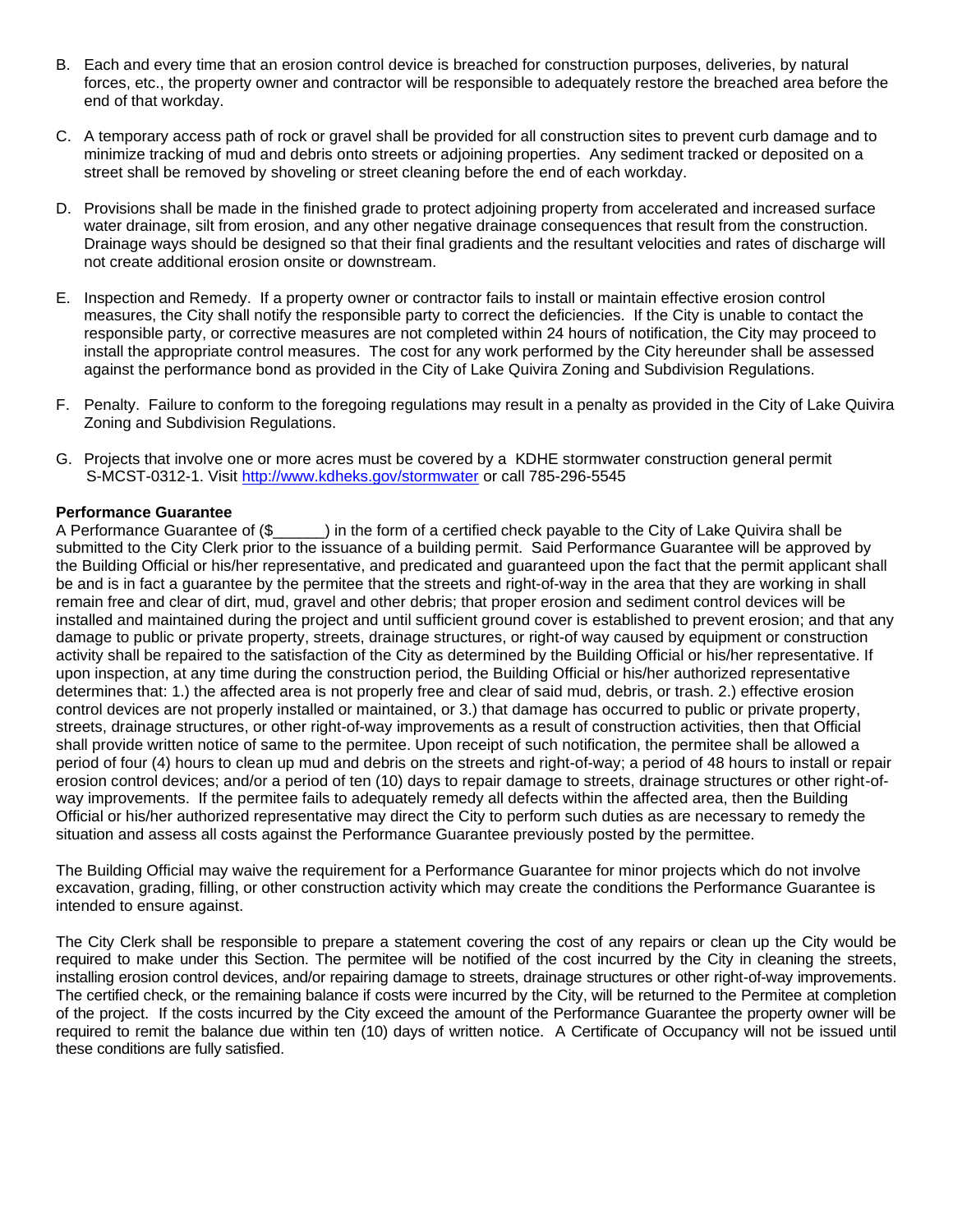## **2022 BUILDING PERMIT APPLICATION 22- CITY OF LAKE QUIVIRA KANSAS**

10 Crescent Boulevard

Lake Quivira Kansas 66217

Building Permits/City Hall (913) 631-5300 Ext.1005 building@lakequivira.ks.gov

|                                                                                                                                                                                                                                                                                                                                                                                                                                                                                                                                                                                                                                                                                                                                                                                                                                                                                                                                                                                                                                                                                                                                                                                                                                                                                                                                                                                                                                                                                                                                                                                                                                                                                                                                                                                                                                                                                                                                                                                                                                                                                                                                                                                                                                                                                                                           | Applicant to Complete Numbered Spaces Only - Please Print                                                                                                                                                                            |                                                                                                                                                                                                                                     |                                                                                                                                                                                                                                |  |  |
|---------------------------------------------------------------------------------------------------------------------------------------------------------------------------------------------------------------------------------------------------------------------------------------------------------------------------------------------------------------------------------------------------------------------------------------------------------------------------------------------------------------------------------------------------------------------------------------------------------------------------------------------------------------------------------------------------------------------------------------------------------------------------------------------------------------------------------------------------------------------------------------------------------------------------------------------------------------------------------------------------------------------------------------------------------------------------------------------------------------------------------------------------------------------------------------------------------------------------------------------------------------------------------------------------------------------------------------------------------------------------------------------------------------------------------------------------------------------------------------------------------------------------------------------------------------------------------------------------------------------------------------------------------------------------------------------------------------------------------------------------------------------------------------------------------------------------------------------------------------------------------------------------------------------------------------------------------------------------------------------------------------------------------------------------------------------------------------------------------------------------------------------------------------------------------------------------------------------------------------------------------------------------------------------------------------------------|--------------------------------------------------------------------------------------------------------------------------------------------------------------------------------------------------------------------------------------|-------------------------------------------------------------------------------------------------------------------------------------------------------------------------------------------------------------------------------------|--------------------------------------------------------------------------------------------------------------------------------------------------------------------------------------------------------------------------------|--|--|
| 1. Owner                                                                                                                                                                                                                                                                                                                                                                                                                                                                                                                                                                                                                                                                                                                                                                                                                                                                                                                                                                                                                                                                                                                                                                                                                                                                                                                                                                                                                                                                                                                                                                                                                                                                                                                                                                                                                                                                                                                                                                                                                                                                                                                                                                                                                                                                                                                  |                                                                                                                                                                                                                                      | Phone No.                                                                                                                                                                                                                           |                                                                                                                                                                                                                                |  |  |
| 2. Construction Street Address                                                                                                                                                                                                                                                                                                                                                                                                                                                                                                                                                                                                                                                                                                                                                                                                                                                                                                                                                                                                                                                                                                                                                                                                                                                                                                                                                                                                                                                                                                                                                                                                                                                                                                                                                                                                                                                                                                                                                                                                                                                                                                                                                                                                                                                                                            |                                                                                                                                                                                                                                      |                                                                                                                                                                                                                                     |                                                                                                                                                                                                                                |  |  |
|                                                                                                                                                                                                                                                                                                                                                                                                                                                                                                                                                                                                                                                                                                                                                                                                                                                                                                                                                                                                                                                                                                                                                                                                                                                                                                                                                                                                                                                                                                                                                                                                                                                                                                                                                                                                                                                                                                                                                                                                                                                                                                                                                                                                                                                                                                                           |                                                                                                                                                                                                                                      |                                                                                                                                                                                                                                     |                                                                                                                                                                                                                                |  |  |
|                                                                                                                                                                                                                                                                                                                                                                                                                                                                                                                                                                                                                                                                                                                                                                                                                                                                                                                                                                                                                                                                                                                                                                                                                                                                                                                                                                                                                                                                                                                                                                                                                                                                                                                                                                                                                                                                                                                                                                                                                                                                                                                                                                                                                                                                                                                           |                                                                                                                                                                                                                                      |                                                                                                                                                                                                                                     |                                                                                                                                                                                                                                |  |  |
| 5. Type of Project                                                                                                                                                                                                                                                                                                                                                                                                                                                                                                                                                                                                                                                                                                                                                                                                                                                                                                                                                                                                                                                                                                                                                                                                                                                                                                                                                                                                                                                                                                                                                                                                                                                                                                                                                                                                                                                                                                                                                                                                                                                                                                                                                                                                                                                                                                        |                                                                                                                                                                                                                                      |                                                                                                                                                                                                                                     |                                                                                                                                                                                                                                |  |  |
| $\Box$ New Home $\Box$ Addition                                                                                                                                                                                                                                                                                                                                                                                                                                                                                                                                                                                                                                                                                                                                                                                                                                                                                                                                                                                                                                                                                                                                                                                                                                                                                                                                                                                                                                                                                                                                                                                                                                                                                                                                                                                                                                                                                                                                                                                                                                                                                                                                                                                                                                                                                           | Alteration<br>$\Box$ Repair                                                                                                                                                                                                          | Dether <u>Communication</u> Communication Communication Communication Communication Communication Communication Communication Communication Communication Communication Communication Communication Communication Communication Com |                                                                                                                                                                                                                                |  |  |
| 6. Description of Project : (use supplemental page if needed)                                                                                                                                                                                                                                                                                                                                                                                                                                                                                                                                                                                                                                                                                                                                                                                                                                                                                                                                                                                                                                                                                                                                                                                                                                                                                                                                                                                                                                                                                                                                                                                                                                                                                                                                                                                                                                                                                                                                                                                                                                                                                                                                                                                                                                                             |                                                                                                                                                                                                                                      |                                                                                                                                                                                                                                     |                                                                                                                                                                                                                                |  |  |
| 7. Total Valuation of Work Covered by this Permit \$_____________New Home Sq ft.__________Addition Sq ft.______<br>(Total valuation of work for the construction process must include all labor and materials.)<br>8. Lot Dimensions x x x Lot Square Feet Lot Coverage Sq Ft.                                                                                                                                                                                                                                                                                                                                                                                                                                                                                                                                                                                                                                                                                                                                                                                                                                                                                                                                                                                                                                                                                                                                                                                                                                                                                                                                                                                                                                                                                                                                                                                                                                                                                                                                                                                                                                                                                                                                                                                                                                            |                                                                                                                                                                                                                                      |                                                                                                                                                                                                                                     |                                                                                                                                                                                                                                |  |  |
| 9. Setbacks - See previous page for Definitions                                                                                                                                                                                                                                                                                                                                                                                                                                                                                                                                                                                                                                                                                                                                                                                                                                                                                                                                                                                                                                                                                                                                                                                                                                                                                                                                                                                                                                                                                                                                                                                                                                                                                                                                                                                                                                                                                                                                                                                                                                                                                                                                                                                                                                                                           |                                                                                                                                                                                                                                      |                                                                                                                                                                                                                                     | ("Footprint of Home")                                                                                                                                                                                                          |  |  |
| Front Setback <u>_________________</u>                                                                                                                                                                                                                                                                                                                                                                                                                                                                                                                                                                                                                                                                                                                                                                                                                                                                                                                                                                                                                                                                                                                                                                                                                                                                                                                                                                                                                                                                                                                                                                                                                                                                                                                                                                                                                                                                                                                                                                                                                                                                                                                                                                                                                                                                                    | Right Side Yard _____________                                                                                                                                                                                                        |                                                                                                                                                                                                                                     | Lot Coverage ______________%                                                                                                                                                                                                   |  |  |
| Rear Setback <u>Next Rear Setback</u>                                                                                                                                                                                                                                                                                                                                                                                                                                                                                                                                                                                                                                                                                                                                                                                                                                                                                                                                                                                                                                                                                                                                                                                                                                                                                                                                                                                                                                                                                                                                                                                                                                                                                                                                                                                                                                                                                                                                                                                                                                                                                                                                                                                                                                                                                     | Left Side Yard <u>New York New York New York New York New York New York New York New York New York New York New York New York New York New York New York New York New York New York New York New York New York New York New York</u> |                                                                                                                                                                                                                                     | Building Height <b>Name and Taylor Property</b>                                                                                                                                                                                |  |  |
| The applicant, and/or owner, understands that a building permit is issued only for work described here-in and included in accompanying plans and<br>specifications. The applicant has read and understands the Ordnances related to building. The applicant grants the Lake Quivira Building Official permission to<br>inspect the project at any reasonable time. The issuance or granting of a permit or approval of plans shall not be construed to be a permit for, or approval of,<br>any violation of the City of Lake Quivira Zoning and Subdivision Regulations. All work is subject to inspection to 2018 IRC/IBC standards, and no work shall be<br>covered or concealed without approval of the Building Official or his designee. All failed inspections will result in a charge of \$60.00 each. Failure to complete<br>final cost affidavit or provide final invoicing within 90 days of final inspection may result in forfeiture of the performance guarantee. The Building Permit shall be<br>maintained visible from the street. If upon inspection, at any time during the construction period, the Building Official or his/her authorized representative<br>determines that: 1.) the affected area is not properly free and clear of said mud, debris, or trash. 2.) effective erosion control devices are not properly installed or<br>maintained, or 3.) that damage has occurred to public or private property, streets, drainage structures, or other right-of-way improvements as a result of<br>construction activities, then that Official shall provide written notice of same to the permitee. Upon receipt of such notification, the permitee shall be allowed a<br>period of four (4) hours to clean up mud and debris on the streets and right-of-way; a period of 48 hours to install or repair erosion control devices; and/or a<br>period of ten (10) days to repair damage to streets, drainage structures or other right-of-way improvements. If the permitee fails to adequately remedy all<br>defects within the affected area, then the Building Official or his/her authorized representative may direct the City to perform such duties as are necessary to<br>remedy the situation and assess all costs against the Performance Guarantee previously posted by the permittee. |                                                                                                                                                                                                                                      |                                                                                                                                                                                                                                     |                                                                                                                                                                                                                                |  |  |
| 10. Applicant Signature experience of the contract of the contract of the contract of the contract of the contract of the contract of the contract of the contract of the contract of the contract of the contract of the cont                                                                                                                                                                                                                                                                                                                                                                                                                                                                                                                                                                                                                                                                                                                                                                                                                                                                                                                                                                                                                                                                                                                                                                                                                                                                                                                                                                                                                                                                                                                                                                                                                                                                                                                                                                                                                                                                                                                                                                                                                                                                                            |                                                                                                                                                                                                                                      |                                                                                                                                                                                                                                     | Date and the state of the state of the state of the state of the state of the state of the state of the state of the state of the state of the state of the state of the state of the state of the state of the state of the s |  |  |
|                                                                                                                                                                                                                                                                                                                                                                                                                                                                                                                                                                                                                                                                                                                                                                                                                                                                                                                                                                                                                                                                                                                                                                                                                                                                                                                                                                                                                                                                                                                                                                                                                                                                                                                                                                                                                                                                                                                                                                                                                                                                                                                                                                                                                                                                                                                           | e-mail                                                                                                                                                                                                                               | Phone Phone Phone Phone Phone Phone Phone Phone Phone Phone Phone Phone Phone Phone Phone Phone Phone Phone Phone Phone Phone Phone Phone Phone Phone Phone Phone Phone Phone Phone Phone Phone Phone Phone Phone Phone Phone       |                                                                                                                                                                                                                                |  |  |
|                                                                                                                                                                                                                                                                                                                                                                                                                                                                                                                                                                                                                                                                                                                                                                                                                                                                                                                                                                                                                                                                                                                                                                                                                                                                                                                                                                                                                                                                                                                                                                                                                                                                                                                                                                                                                                                                                                                                                                                                                                                                                                                                                                                                                                                                                                                           | <b>INITIAL:</b> Quivira Incorporated (H.O.A.) may require permitting. It is the owner's responsibility to file such applications with Q. Inc.                                                                                        |                                                                                                                                                                                                                                     |                                                                                                                                                                                                                                |  |  |
| Building Permit Fee \$                                                                                                                                                                                                                                                                                                                                                                                                                                                                                                                                                                                                                                                                                                                                                                                                                                                                                                                                                                                                                                                                                                                                                                                                                                                                                                                                                                                                                                                                                                                                                                                                                                                                                                                                                                                                                                                                                                                                                                                                                                                                                                                                                                                                                                                                                                    | Date Received                                                                                                                                                                                                                        |                                                                                                                                                                                                                                     |                                                                                                                                                                                                                                |  |  |
| Performance Guarantee \$                                                                                                                                                                                                                                                                                                                                                                                                                                                                                                                                                                                                                                                                                                                                                                                                                                                                                                                                                                                                                                                                                                                                                                                                                                                                                                                                                                                                                                                                                                                                                                                                                                                                                                                                                                                                                                                                                                                                                                                                                                                                                                                                                                                                                                                                                                  | Date Received                                                                                                                                                                                                                        |                                                                                                                                                                                                                                     | Date Permit Issued: <b>Mateural Property Permit Issued:</b>                                                                                                                                                                    |  |  |